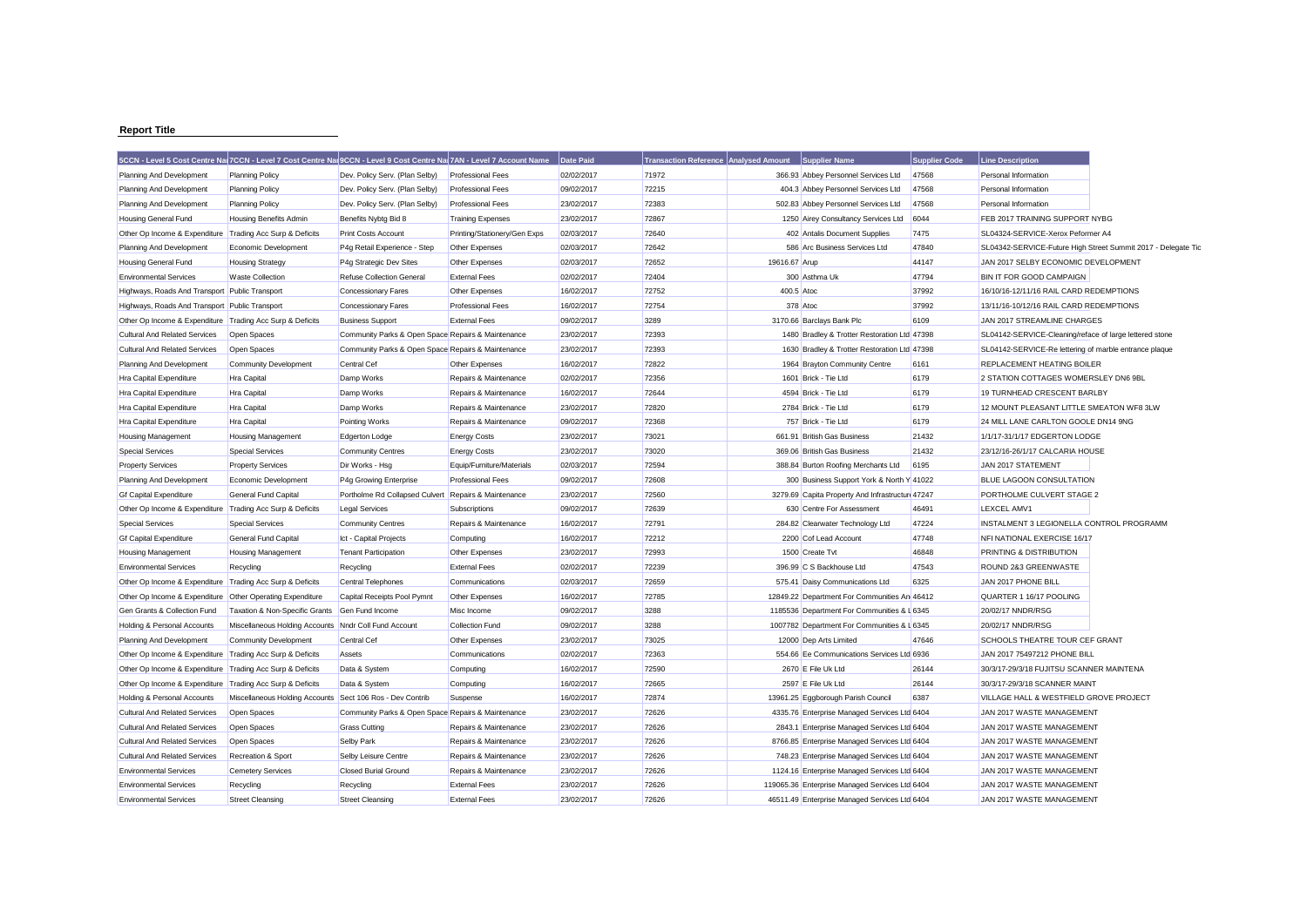| <b>Environmental Services</b>                             | <b>Trade Waste</b>           | <b>Clinical Waste</b>                                | <b>External Fees</b>                     | 23/02/2017 | 72626 | 4344.76 Enterprise Managed Services Ltd 6404      |       | JAN 2017 WASTE MANAGEMENT                                     |                                                         |
|-----------------------------------------------------------|------------------------------|------------------------------------------------------|------------------------------------------|------------|-------|---------------------------------------------------|-------|---------------------------------------------------------------|---------------------------------------------------------|
| <b>Environmental Services</b>                             | <b>Trade Waste</b>           | <b>Commercial Waste</b>                              | <b>External Fees</b>                     | 23/02/2017 | 72626 | 25604.98 Enterprise Managed Services Ltd 6404     |       | JAN 2017 WASTE MANAGEMENT                                     |                                                         |
| <b>Environmental Services</b>                             | <b>Waste Collection</b>      | Dom.Wheeled Bins/Sac                                 | <b>External Fees</b>                     | 23/02/2017 | 72626 | 21888.78 Enterprise Managed Services Ltd 6404     |       | JAN 2017 WASTE MANAGEMENT                                     |                                                         |
| <b>Environmental Services</b>                             | <b>Waste Collection</b>      | <b>Refuse Collection General</b>                     | Advertising                              | 23/02/2017 | 72626 | 1645.54 Enterprise Managed Services Ltd 6404      |       | JAN 2017 WASTE MANAGEMENT                                     |                                                         |
| <b>Environmental Services</b>                             | Waste Collection             | <b>Refuse Collection General</b>                     | <b>External Fees</b>                     | 23/02/2017 | 72626 | 86025.43 Enterprise Managed Services Ltd 6404     |       | JAN 2017 WASTE MANAGEMENT                                     |                                                         |
| Highways, Roads And Transport Parking Services            |                              | Car Parks-Other                                      | Repairs & Maintenance                    | 23/02/2017 | 72626 | 277.26 Enterprise Managed Services Ltd 6404       |       | JAN 2017 WASTE MANAGEMENT                                     |                                                         |
| <b>Special Services</b>                                   | <b>Special Services</b>      | Grassed Areas & Open Spaces                          | Repairs & Maintenance                    | 23/02/2017 | 72626 | 7515.05 Enterprise Managed Services Ltd 6404      |       | JAN 2017 WASTE MANAGEMENT                                     |                                                         |
| Hra Capital Expenditure                                   | Hra Capital                  | Damp Works                                           | Repairs & Maintenance                    | 23/02/2017 | 72370 | 1332 Envirovent Ltd                               | 6406  | 3 EAST VIEW SHERBURN IN ELEMT LS25 6AH                        |                                                         |
| Hra Capital Expenditure                                   | Hra Capital                  | Damp Works                                           | Repairs & Maintenance                    | 23/02/2017 | 72833 | 719 Envirovent Ltd                                | 6406  | 16 CASTLE CLOSE CAWOOD YO8 3SY                                |                                                         |
| Hra Capital Expenditure                                   | Hra Capital                  | Damp Works                                           | Repairs & Maintenance                    |            | 72814 | 719 Envirovent Ltd                                | 6406  | 33 MANOR GARTH KELLINGTON DN14 0NW                            |                                                         |
| Hra Capital Expenditure                                   | Hra Capital                  | Damp Works                                           | Repairs & Maintenance                    |            | 72815 | 1067 Envirovent Ltd                               | 6406  | 2 NORTHFIELD CLOSE WOMERSLEY DN14 9AB                         |                                                         |
| Central Services To The Public                            | <b>Local Land Charges</b>    | <b>Land Charges</b>                                  | Misc Income                              | 02/02/2017 | 72405 | 498 Estate Technical Solutions Ltd                | 47795 | OVERPAYMENT ON LAND CHARGE SEARCH                             |                                                         |
| Housing Management                                        | <b>Housing Management</b>    | <b>Ousegate Hostel</b>                               | <b>Fixtures &amp; Fittings</b>           | 16/02/2017 | 72330 | 390 Firelec Ltd                                   | 6447  | OUSEGATE LODGE CALL OUT                                       |                                                         |
| Planning And Development                                  | <b>Community Development</b> | Central Cef                                          | Other Expenses                           | 16/02/2017 | 72854 | 9268.57 Groundwork North Yorkshire                | 6506  | CLEAN UP CAMPAIGN & LITTER BIN GRANT                          |                                                         |
| Planning And Development                                  | <b>Planning Policy</b>       | Dev. Policy Serv. (Plan Selby)                       | <b>Professional Fees</b>                 | 02/02/2017 | 69677 | 4450 Gva Grimley Ltd                              | 41712 | <b>EMPLOYMENT LAND MATTERS</b>                                |                                                         |
| Planning And Development                                  | <b>Planning Policy</b>       | Dev. Policy Serv. (Plan Selby)                       | <b>Professional Fees</b>                 | 02/02/2017 | 70906 | 1125 Gva Grimley Ltd                              | 41712 | <b>ELR UPDATE</b>                                             |                                                         |
| Planning And Development                                  | Community Development        | Southern Cef                                         | Other Expenses                           | 23/02/2017 | 73024 | 6000 Hambleton Village Hall M C                   | 44453 | COMMUNITY CINEMA EVENT                                        |                                                         |
| Housing General Fund                                      | Homelessness                 | <b>Homeless Persons</b>                              | Other Expenses                           | 02/02/2017 | 72406 | 550 Harlequin Property Services                   | 6530  | 3 BASSET CLOSE ADMIN FEES & CHECKS                            |                                                         |
| Housing General Fund                                      | Housing Benefits Admin       | <b>Housing Benefit Admin</b>                         | Subscriptions                            | 02/03/2017 | 72578 | 399 Hbinfo Ltd                                    | 6544  | SUBSCRIPTION UNTIL 31/03/18                                   |                                                         |
| <b>Environmental Services</b>                             | Regulatory Servics - Eh      | <b>Public Conveniences</b>                           | <b>External Fees</b>                     | 23/02/2017 | 72552 | 3695.48 Healthmatic Ltd                           | 6545  | CLEANING OF TOILETS MARCH                                     |                                                         |
| Housing Management                                        | <b>Housing Management</b>    | Central Heating-Gas                                  | Repairs & Maintenance                    | 23/02/2017 | 73068 | 20626.09 Help-Link Uk Ltd                         | 21887 | INSTALMENT 82 GAS CONTRACT 2014-2017                          |                                                         |
| Hra Capital Expenditure                                   | Hra Capital                  | <b>Central Heating Systems</b>                       | Repairs & Maintenance                    | 23/02/2017 | 73068 | 6372.01 Help-Link Uk Ltd                          | 21887 | INSTALMENT 82 GAS CONTRACT 2014-2017                          |                                                         |
| Other Op Income & Expenditure Trading Acc Surp & Deficits |                              | Debt Control                                         | Other Expenses                           | 10/02/2017 | 72748 | 384.17 Henriksen Ltd                              | 6555  | JAN 2017 COMMISSION                                           |                                                         |
| Holding & Personal Accounts                               | <b>Control Accounts</b>      | <b>Creditors Control</b>                             | Tax Deduct On Contract Paymen 09/02/2017 |            | 72637 | 4121.7 Hm Revenue & Customs                       | 6590  | FEB 2017 CIS DEDUCTIONS                                       |                                                         |
| <b>Property Services</b>                                  | <b>Property Services</b>     | Dir Works - Hsg                                      | <b>External Fees</b>                     | 02/02/2017 | 72435 | 2148.2 Home Utility Group Limited                 | 47533 | 90 STUTTON ROAD TADASTER                                      |                                                         |
| <b>Property Services</b>                                  | <b>Property Services</b>     | Dir Works - Hsg                                      | <b>External Fees</b>                     | 02/02/2017 | 72436 | 1868.2 Home Utility Group Limited                 | 47533 | 32 WOODLANDS AVENUE TADCASTER LS24 9LE                        |                                                         |
| <b>Property Services</b>                                  | <b>Property Services</b>     | Dir Works - Hsg                                      | <b>External Fees</b>                     | 02/02/2017 | 72437 | 2150 Home Utility Group Limited                   | 47533 | 13 GROVE CRESCENT SOUTH MILFORD LS25 5AZ                      |                                                         |
| <b>Property Services</b>                                  | <b>Property Services</b>     | Dir Works - Hsg                                      | <b>External Fees</b>                     | 09/02/2017 | 72636 | 1978.2 Home Utility Group Limited                 | 47533 | 24 BEECH GROVE SHERBURN IN ELMET                              |                                                         |
| <b>Property Services</b>                                  | <b>Property Services</b>     | Dir Works - Hsg                                      | Equip/Furniture/Materials                | 23/02/2017 | 72787 | 5918.66 Howdens Joinery Ltd                       | 21474 | JAN 2017 STATEMENT                                            |                                                         |
| Central Services To The Public                            | <b>Local Land Charges</b>    | <b>Land Charges</b>                                  | Printing/Stationery/Gen Exps             | 09/02/2017 | 72181 | 950 Idox Software Ltd                             | 6622  | SL04233-SERVICE-Consultancy Review                            |                                                         |
| Planning And Development                                  | <b>Planning Policy</b>       | Dev. Policy Serv. (Plan Selby)                       | <b>Professional Fees</b>                 | 09/02/2017 | 70974 | 5289 Improvement & Development Age 44220          |       | SL03938-SERVICE-PAS PLAN Selby support work                   |                                                         |
| Hra Capital Expenditure                                   | Hra Capital                  | Environmental Improvement Plan Repairs & Maintenance |                                          | 02/03/2017 | 72614 | 1194 Inchpunch Design Limited                     | 47246 | SL04289-SERVICE-Design supply insall window decals for dont b |                                                         |
| Other Op Income & Expenditure Trading Acc Surp & Deficits |                              | Access Selby - Contact Centre                        | Repairs & Maintenance                    |            | 72829 | 449.68 Initial Washroom Solutions                 | 6631  | 28/02/17-27/05/17 NAPPY/SANITACT UNIT                         |                                                         |
| Hra Capital Expenditure                                   | Hra Capital                  | <b>Central Heating Systems</b>                       | Repairs & Maintenance                    | 23/02/2017 | 72420 | 392.6 It Electrical (Yorkshire) Ltd               | 6652  | 17 HARDY STREET SELBY                                         |                                                         |
| Hra Capital Expenditure                                   | Hra Capital                  | <b>Electrical Rewires</b>                            | Repairs & Maintenance                    | 02/02/2017 | 72238 | 916.95 It Electrical (Yorkshire) Ltd              | 6652  | 11 ST EDWARDS CLOSE BYRAM                                     |                                                         |
| Hra Capital Expenditure                                   | Hra Capital                  | <b>Electrical Rewires</b>                            | Repairs & Maintenance                    | 02/02/2017 | 72248 | 1126.69 It Electrical (Yorkshire) Ltd             | 6652  | 12A ASHLEA FAIRBURN                                           |                                                         |
| <b>Property Services</b>                                  | <b>Property Services</b>     | Dir Works - Hsg                                      | Equip/Furniture/Materials                | 23/02/2017 | 72788 | 3313.71 Jewson Ltd                                | 6662  | JAN 2017 STATEMENT                                            |                                                         |
| Housing General Fund                                      | Homelessness                 | <b>Homeless Persons</b>                              | Other Expenses                           | 02/02/2017 | 72524 | 525 Personal Information                          | 47808 | Personal Information                                          |                                                         |
| Hra Capital Expenditure                                   | Hra Capital                  | Damp Works                                           | Repairs & Maintenance                    | 02/02/2017 | 72340 | 559.71 Keepmoat Regeneration Limited 43184        |       | 8 LAURENCE GROVE DAMP WORKS                                   |                                                         |
| Hra Capital Expenditure                                   | Hra Capital                  | Damp Works                                           | Repairs & Maintenance                    | 02/02/2017 | 72341 | 1135.5 Keepmoat Regeneration Limited 43184        |       | 42 ABBOTS ROAD DAMP FLOOR REPLACE                             |                                                         |
| Hra Capital Expenditure                                   | <b>Hra Capital</b>           | Harold Mills Court Comm Centre Repairs & Maintenance |                                          | 02/02/2017 | 72389 | 15552.36 Keepmoat Regeneration Limited 43184      |       | INSTALMENT 2 HAROLD MILLS FIRE                                |                                                         |
| Hra Capital Expenditure                                   | Hra Capital                  | Damp Works                                           | Repairs & Maintenance                    | 23/02/2017 | 72372 | 775 Kml Flooring Services                         | 6704  | 46 DARCY ROAD SELBY                                           |                                                         |
| <b>Property Services</b>                                  | <b>Property Services</b>     | Dir Works - Hsg                                      | <b>External Fees</b>                     | 16/02/2017 | 72247 | 350 Kml Flooring Services                         | 6704  | 75 EVERSLEY MOUNT SHERBURN IN ELMET                           |                                                         |
| <b>Property Services</b>                                  | <b>Property Services</b>     | Dir Works - Hsg                                      | <b>External Fees</b>                     | 23/02/2017 | 72536 | 350 Kml Flooring Services                         | 6704  | 13 FIRTREE CRESCENT TADCASTER                                 |                                                         |
| Other Op Income & Expenditure Trading Acc Surp & Deficits |                              | Marketing & Comms                                    | Other Expenses                           | 02/03/2017 | 72826 | 3369.45 Leaflet Distribution Services Limit 23920 |       | SL04297-SERVICE-Citizenlink distribution                      |                                                         |
| <b>Housing Management</b>                                 | <b>Housing Management</b>    | <b>Housing Management</b>                            | <b>Legal Fees</b>                        | 09/02/2017 | 3299  | 1746 Liberata Uk Ltd                              | 36656 | JAN 2017 PCOL CLAIMS                                          |                                                         |
| <b>Special Services</b>                                   | <b>Special Services</b>      | <b>Community Centres</b>                             | Printing/Stationery/Gen Exps             | 23/02/2017 | 72439 | 266.9 Lyreco Uk Ltd                               | 6787  |                                                               | SL04292-SERVICE-5030382 HP 301XL INKJET CARTRIDGE BLACK |
| Planning And Development                                  | Planning Policy              | Dev. Policy Serv. (Plan Selby)                       | <b>Professional Fees</b>                 | 02/02/2017 | 71958 | 770 Macdonald & Company Freelance 47534           |       | Personal Information                                          |                                                         |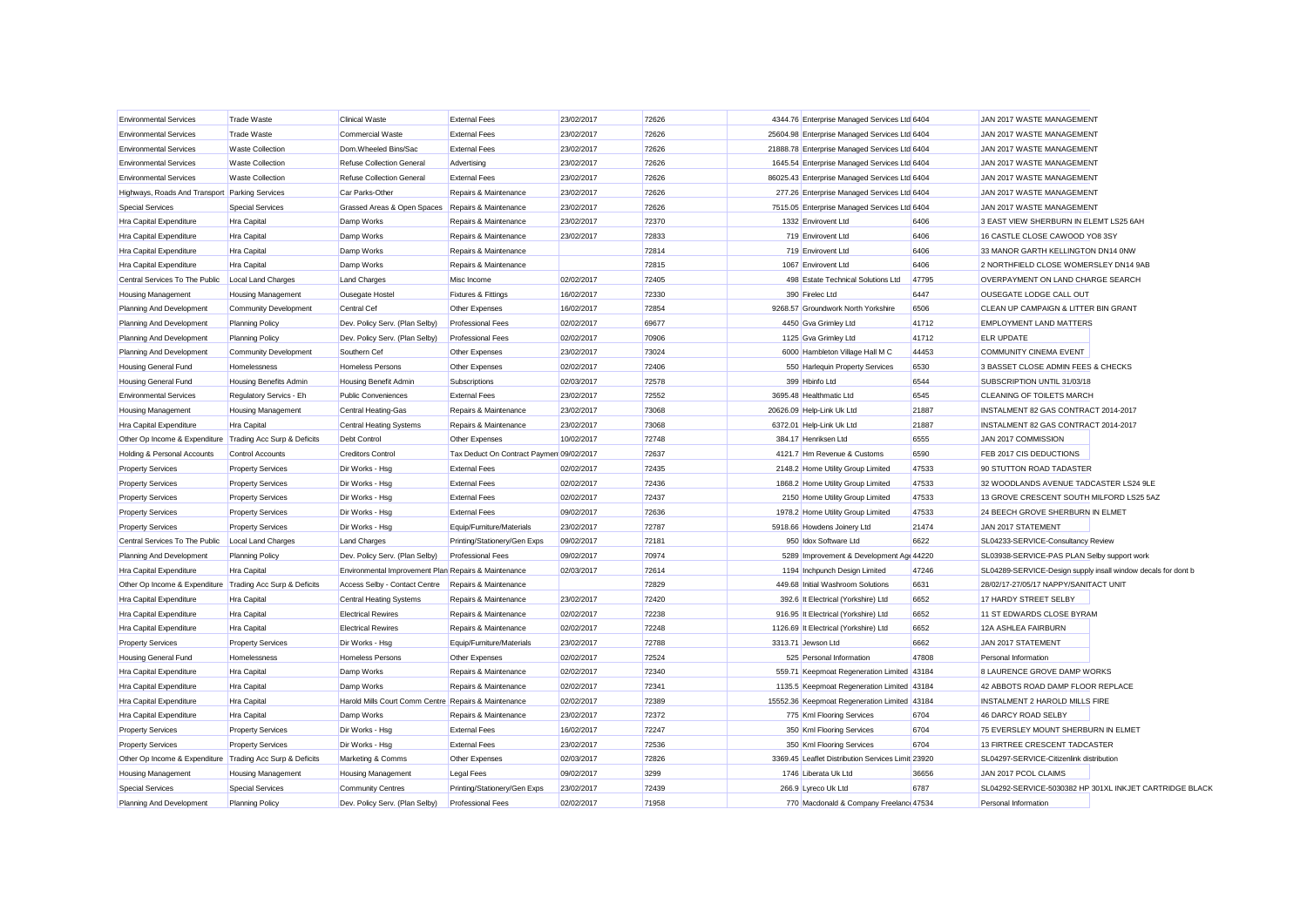| Planning And Development                                  | <b>Planning Policy</b>                                     | Dev. Policy Serv. (Plan Selby)                         | <b>Professional Fees</b>     | 02/02/2017 | 72214 | 1058.75 Macdonald & Company Freelance 47534  |       | Personal Information                                     |  |
|-----------------------------------------------------------|------------------------------------------------------------|--------------------------------------------------------|------------------------------|------------|-------|----------------------------------------------|-------|----------------------------------------------------------|--|
| Planning And Development                                  | <b>Planning Policy</b>                                     | Dev. Policy Serv. (Plan Selby)                         | <b>Professional Fees</b>     | 23/02/2017 | 72382 | 1058.75 Macdonald & Company Freelance 47534  |       | Personal Information                                     |  |
| Planning And Development                                  | <b>Planning Policy</b>                                     | Dev. Policy Serv. (Plan Selby)                         | <b>Professional Fees</b>     | 23/02/2017 | 72593 | 1032.5 Macdonald & Company Freelance 47534   |       | Personal Information                                     |  |
| Planning And Development                                  | <b>Planning Policy</b>                                     | Dev. Policy Serv. (Plan Selby)                         | <b>Professional Fees</b>     | 23/02/2017 | 72778 | 1054 Macdonald & Company Freelance 47534     |       | <b>EXPENSES TRAVEL</b>                                   |  |
| Planning And Development                                  | <b>Planning Policy</b>                                     | Dev. Policy Serv. (Plan Selby)                         | <b>Professional Fees</b>     | 23/02/2017 | 73007 | 1023.75 Macdonald & Company Freelance 47534  |       | Personal Information                                     |  |
| Planning And Development                                  | Development Control                                        | Development Management                                 | Direct Salaries & Wages      | 09/02/2017 | 72172 | 1420.8 Matchtech Group (Uk) Ltd              | 43334 | Personal Information                                     |  |
| Planning And Development                                  | <b>Development Control</b>                                 | Development Management                                 | Direct Salaries & Wages      | 23/02/2017 | 72576 | 1420.8 Matchtech Group (Uk) Ltd              | 43334 | Personal Information                                     |  |
| Planning And Development                                  | <b>Development Control</b>                                 | Development Management                                 | Direct Salaries & Wages      | 02/03/2017 | 72769 | 1420.8 Matchtech Group (Uk) Ltd              | 43334 | Personal Information                                     |  |
| Planning And Development                                  | Development Control                                        | Development Management                                 | Direct Salaries & Wages      | 02/03/2017 | 72960 | 1420.8 Matchtech Group (Uk) Ltd              | 43334 | Personal Information                                     |  |
| Planning And Development                                  | Development Control                                        | Development Management                                 | <b>Professional Fees</b>     | 09/02/2017 | 72331 | 1420.8 Matchtech Group (Uk) Ltd              | 43334 | Personal Information                                     |  |
| Corporate And Democratic Core Corporate Management        |                                                            | <b>External Audit</b>                                  | Other Expenses               | 09/02/2017 | 72529 | 4470 Mazars Llp                              | 6810  | SL04178-SERVICE-External Audit Fee 2016/17               |  |
| Planning And Development                                  | Development Control                                        | Development Management                                 | <b>Professional Fees</b>     | 23/02/2017 | 72825 | 6666 Mckenzie Town Planning                  | 47874 | <b>WEEDLING GATE STUTTON</b>                             |  |
| Hra Capital Expenditure                                   | <b>Hra</b> Capital                                         | Damp Works                                             | Repairs & Maintenance        | 23/02/2017 | 72557 | 360.5 Michael Walsh (Plasterers) Ltd         | 7419  | 9 BISHOP CLOSE CAWOOD                                    |  |
| Hra Capital Expenditure                                   | Hra Capital                                                | Damp Works                                             | Repairs & Maintenance        | 02/03/2017 | 72775 | 413.5 Michael Walsh (Plasterers) Ltd         | 7419  | 12 BEECHWOOD GLADE                                       |  |
| Hra Capital Expenditure                                   | <b>Hra</b> Capital                                         | Void Property Repairs                                  | Repairs & Maintenance        | 23/02/2017 | 72556 | 729.6 Michael Walsh (Plasterers) Ltd         | 7419  | 31 MIRKHILL ROAD                                         |  |
| <b>Property Services</b>                                  | <b>Property Services</b>                                   | Dir Works - Hsg                                        | <b>External Fees</b>         | 16/02/2017 | 72332 | 991.2 Michael Walsh (Plasterers) Ltd         | 7419  | 26 MILL LANE CARLTON                                     |  |
| <b>Property Services</b>                                  | <b>Property Services</b>                                   | Dir Works - Hsg                                        | <b>External Fees</b>         | 16/02/2017 | 72333 | 273.6 Michael Walsh (Plasterers) Ltd         | 7419  | 4 BUCKLE COURT SELBY                                     |  |
| <b>Property Services</b>                                  | <b>Property Services</b>                                   | Dir Works - Hsg                                        | <b>External Fees</b>         | 23/02/2017 | 72555 | 386 Michael Walsh (Plasterers) Ltd           | 7419  | 4 CHURCH ROW WHITLEY BRIDGE                              |  |
| <b>Property Services</b>                                  | <b>Property Services</b>                                   | Dir Works - Hsg                                        | <b>External Fees</b>         | 23/02/2017 | 72777 | 345 Michael Walsh (Plasterers) Ltd           | 7419  | 12 WESTFIELD COURT                                       |  |
| <b>Property Services</b>                                  | <b>Property Services</b>                                   | Dir Works - Hsg                                        | <b>External Fees</b>         | 02/03/2017 | 72771 | 394 Michael Walsh (Plasterers) Ltd           | 7419  | 45 FAIRFAX AVENUE                                        |  |
| <b>Property Services</b>                                  | <b>Property Services</b>                                   | Dir Works - Hsg                                        | <b>External Fees</b>         | 02/03/2017 | 72773 | 268.5 Michael Walsh (Plasterers) Ltd         | 7419  | 26 BEECHWOOD GLADE                                       |  |
| <b>Property Services</b>                                  | <b>Property Services</b>                                   | Dir Works - Hsg                                        | Other Expenses               | 02/03/2017 | 72774 | 553 Michael Walsh (Plasterers) Ltd           | 7419  | 62 HIGHFIELD VILLAS                                      |  |
| <b>Special Services</b>                                   | Special Services                                           | <b>Community Centres</b>                               | Repairs & Maintenance        | 02/02/2017 | 55149 | 368.8 Michael Walsh (Plasterers) Ltd         | 7419  | Calcaria House, Tadcaster                                |  |
| <b>Environmental Services</b>                             | Regulatory Servics - Eh                                    | Pest Control                                           | <b>External Fees</b>         | 02/03/2017 | 72581 | 1318.58 M J Backhouse Pest Control           | 6097  | FEB 2017 PEST CONTROL SERVICES                           |  |
| <b>Property Services</b>                                  | <b>Property Services</b>                                   | Dir Works - Hsg                                        | Equip/Furniture/Materials    | 16/02/2017 | 72597 | 1358.89 Mkm Building Supplies Ltd            | 21210 | JAN 2017 STATEMENT                                       |  |
| Housing Management                                        | <b>Housing Management</b>                                  | Fencing - Planned                                      | <b>Professional Fees</b>     | 23/02/2017 | 72575 | 408.24 Morgan Lambert Ltd                    | 6835  | 13/10/16 THIRD PARTY QUALITY AUDITS                      |  |
| <b>Housing General Fund</b>                               | Homelessness                                               | <b>Homeless Persons</b>                                | Other Expenses               | 16/02/2017 | 72851 | 360 Personal Information                     | 47228 | Personal Information                                     |  |
| Housing Management                                        | <b>Housing Management</b>                                  | Cash Incentive Schem                                   | Other Expenses               | 09/02/2017 | 72668 | 500 Personal Information                     | 47852 | TENANTS INCENTIVE TRANSFER                               |  |
| Planning And Development                                  | Development Control                                        | Development Management                                 | <b>Professional Fees</b>     | 02/02/2017 | 72366 | 2000 Mr Jonathan Clay                        | 47786 | <b>BRIDGE WHARF OUSEGATE SELBY</b>                       |  |
| Planning And Development                                  | Development Control                                        | Development Management                                 | Printing/Stationery/Gen Exps | 09/02/2017 | 72571 | 530 Personal Information                     | 47827 | APPEAL COSTS 2015/1186/FUL                               |  |
| Corporate And Democratic Core Corporate Management        |                                                            | Customer & Community Project                           | Direct Salaries & Wages      | 02/02/2017 | 72402 | 1485 Mrs K Frost                             | 45524 | JAN 2017 CONSULTANCY FEES                                |  |
| Corporate And Democratic Core Corporate Management        |                                                            | Customer & Community Project   Direct Salaries & Wages |                              | 16/02/2017 | 72793 | 1620 Mrs K Frost                             | 45524 | JAN/FEB CONSULTANCY FEES                                 |  |
| Hra Capital Expenditure                                   | Hra Capital                                                | <b>Central Heating Systems</b>                         | Repairs & Maintenance        | 02/02/2017 | 72338 | 532 Northern Gas Networks Ltd                | 34757 | 46 DARCY ROAD SELBY YO8 8BX                              |  |
| Hra Capital Expenditure                                   | <b>Hra</b> Capital                                         | <b>Central Heating Systems</b>                         | Repairs & Maintenance        | 16/02/2017 | 72857 | 532 Northern Gas Networks Ltd                | 34757 | 9A ASHLEA FAIRBURN KNOTTINGLEY WF11 9LF                  |  |
| Other Op Income & Expenditure Trading Acc Surp & Deficits |                                                            | Data & System                                          | Computing                    | 02/02/2017 | 71495 | 789.12 Northgate Information Solutions       | 6890  | 13/2/17-12/2/18 BOUNDARY CHANGE LICENCE                  |  |
| Other Op Income & Expenditure Trading Acc Surp & Deficits |                                                            | Data & System                                          | Computing                    | 02/02/2017 | 71625 | 2581.68 Northgate Information Solutions      | 6890  | 15/2/17-14/2/18 RDBMS STANDARD EDITION                   |  |
| Other Op Income & Expenditure Trading Acc Surp & Deficits |                                                            | Data & System                                          | Computing                    | 02/02/2017 | 71701 | 1300 Northgate Information Solutions         | 6890  | 17/2/17-16/2/18 INFO@WORK EMBEDDED VIEWE                 |  |
| Other Op Income & Expenditure Trading Acc Surp & Deficits |                                                            | Data & System                                          | Computing                    | 09/02/2017 | 72032 | 4530.58 Northgate Information Solutions      | 6890  | 1/3/17-28/2/18 REPAIR FINDER                             |  |
| Other Op Income & Expenditure Trading Acc Surp & Deficits |                                                            | Data & System                                          | Computing                    | 09/02/2017 | 72033 | 1631.87 Northgate Information Solutions      | 6890  | 4/3/17-3/3/18 INDEXATION UPLIFT FOR YEAR                 |  |
| Other Op Income & Expenditure Trading Acc Surp & Deficits |                                                            | <b>Human Resources</b>                                 | <b>Training Expenses</b>     | 16/02/2017 | 72559 | 1600 Northgate Public Services (Uk) Li 47740 |       | SL04314-SERVICE-PARIS Training Services (Quote MK/92204) |  |
| Corporate And Democratic Core Corporate Management        |                                                            | <b>External Audit</b>                                  | Other Expenses               | 23/02/2017 | 72565 | 333 North Yorkshire County Council           | 6902  | kpmg for ias19 assurances 2015/16                        |  |
| Holding & Personal Accounts                               | Miscellaneous Holding Accounts C. Tax Payers Coll Fund Acc |                                                        | <b>Nycc Precept</b>          | 10/02/2017 | 72759 | 3135656 North Yorkshire County Council       | 32208 | precept installment 14/02/2017                           |  |
| Holding & Personal Accounts                               | Miscellaneous Holding Accounts Nndr Payers Coll Fund (Old) |                                                        | Nndr Pool Contribution       | 16/02/2017 | 72790 | 181401 North Yorkshire County Council        | 32208 | 20/02/17 RETAINED BUSINESS RATES                         |  |
| Other Op Income & Expenditure Trading Acc Surp & Deficits |                                                            | Human Resources                                        | <b>External Fees</b>         | 02/02/2017 | 72377 | 265 North Yorkshire County Council           | 6902  | DEC 2016 DBS CHECKS                                      |  |
| Planning And Development                                  | Development Control                                        | Development Management                                 | Advertising                  | 23/02/2017 | 72586 | 3216 North Yorkshire County Council          | 6902  | OCT/NOV 2016 PRESS NOTICES                               |  |
| Planning And Development                                  | Development Control                                        | Development Management                                 | Advertising                  | 23/02/2017 | 72587 | 2281.65 North Yorkshire County Council       | 6902  | OCT/NOV/DEC 2016 PRESS NOTICES                           |  |
| Planning And Development                                  | <b>Development Control</b>                                 | Development Management                                 | Advertising                  | 23/02/2017 | 72588 | 3210.3 North Yorkshire County Council        | 6902  | OCT/NOV/DEC 2016 PRESS NOTICES                           |  |
| Holding & Personal Accounts                               | Miscellaneous Holding Accounts C. Tax Pavers Coll Fund Acc |                                                        | Nyfra Precept                | 10/02/2017 | 72760 | 180590 North Yorkshire Fire & Rescue         | 32207 | PRECEPT INSTALLMENT 14/02/2017                           |  |
|                                                           |                                                            |                                                        |                              |            |       |                                              |       |                                                          |  |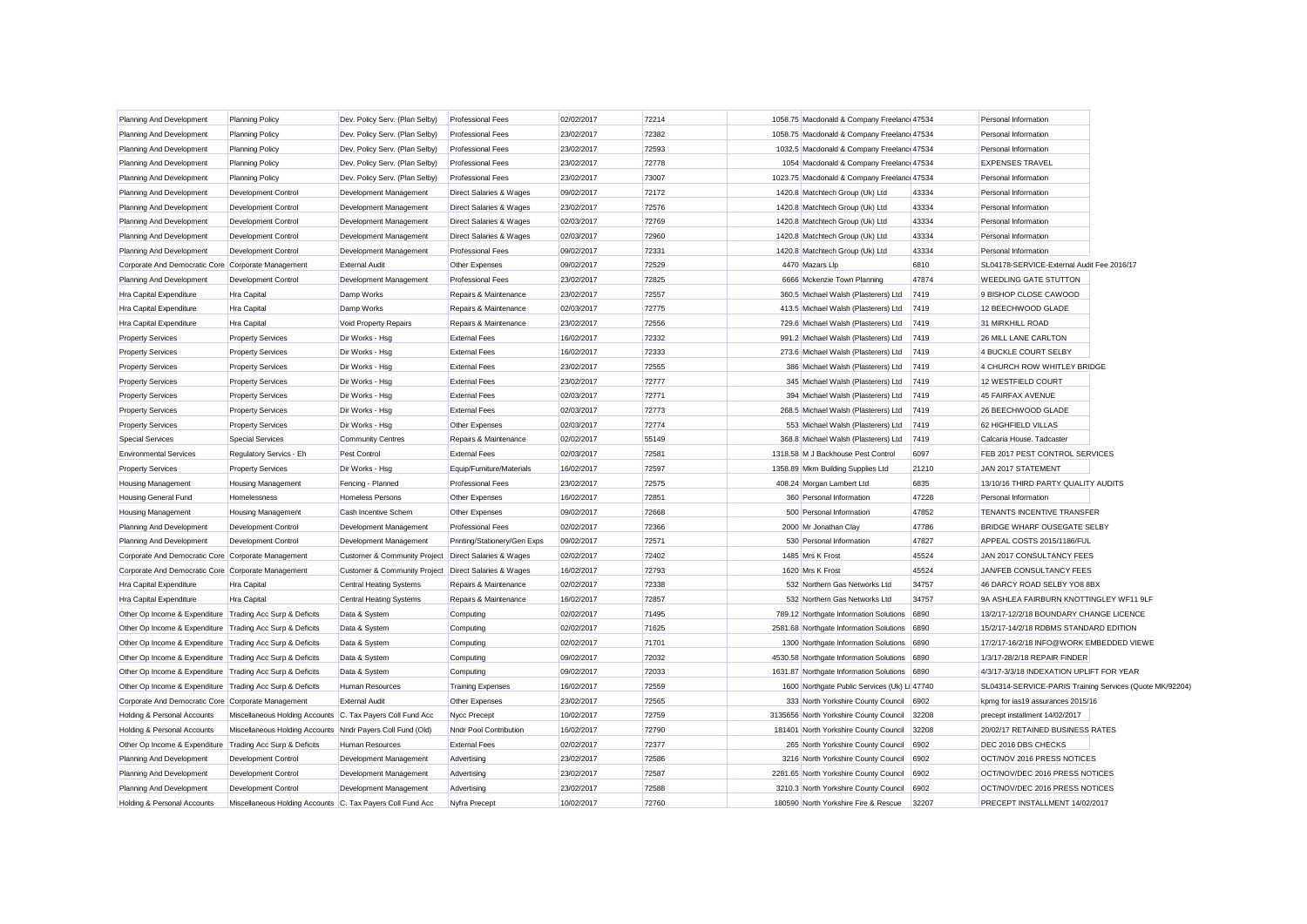| Holding & Personal Accounts                               | Miscellaneous Holding Accounts Nndr Payers Coll Fund (Old) |                                                      | Nndr Pool Contribution   | 16/02/2017 | 72789 | 20156 North Yorkshire Fire & Rescue  | 32207 | 20/02/17 RETAINED BUSINESS RATES                             |                                                               |
|-----------------------------------------------------------|------------------------------------------------------------|------------------------------------------------------|--------------------------|------------|-------|--------------------------------------|-------|--------------------------------------------------------------|---------------------------------------------------------------|
| Holding & Personal Accounts                               | Miscellaneous Holding Accounts C. Tax Payers Coll Fund Acc |                                                      | Nypa Precept             | 10/02/2017 | 72761 | 594860 North Yorkshire Pcc           | 32209 | PRECEPT INSTALLMENT 14/02/2017                               |                                                               |
| <b>Housing Management</b>                                 | Housing Management                                         | <b>Tenant Participation</b>                          | Other Expenses           | 09/02/2017 | 72184 | 350 North Yorkshire & York Pct       | 6906  | selby open door magazine                                     |                                                               |
| Other Op Income & Expenditure Trading Acc Surp & Deficits |                                                            | Access Selby - Contact Centre                        | <b>Energy Costs</b>      | 23/02/2017 | 72986 | 1113.05 Npower Ltd                   | 6917  | 1/12/16-4/1/17 MARKET CROSS                                  |                                                               |
| <b>Special Services</b>                                   | <b>Special Services</b>                                    | <b>Community Centres</b>                             | <b>Energy Costs</b>      | 23/02/2017 | 72983 | 1388.69 Npower Ltd                   | 6917  | 1/12/16-4/1/17 ST WILFRIDS CLOSE                             |                                                               |
| <b>Environmental Services</b>                             | Regulatory Servics - Eh                                    | Food Safety Enforcement                              | Other Expenses           | 02/02/2017 | 72342 | 1340 N S Redfern                     | 31130 | 38 FOOD INSPECTIONS 1 VOID                                   |                                                               |
| <b>Housing Management</b>                                 | <b>Housing Management</b>                                  | Edgerton Lodge                                       | Repairs & Maintenance    | 23/02/2017 | 73048 | 273.15 Owan Ltd                      | 6943  | JAN 2017 STATEMENT                                           |                                                               |
| <b>Housing Management</b>                                 | <b>Housing Management</b>                                  | <b>Painting Dwellings</b>                            | <b>External Fees</b>     | 23/02/2017 | 73047 | 333.85 Owan Ltd                      | 6943  | DEC 2016 STATEMENT                                           |                                                               |
| <b>Housing Management</b>                                 | <b>Housing Management</b>                                  | <b>Painting Dwellings</b>                            | <b>External Fees</b>     | 23/02/2017 | 73048 | 333.85 Owan Ltd                      | 6943  | JAN 2017 STATEMENT                                           |                                                               |
| Hra Capital Expenditure                                   | Hra Capital                                                | <b>Central Heating Systems</b>                       | Repairs & Maintenance    | 23/02/2017 | 73047 | 2154.85 Owan Ltd                     | 6943  | DEC 2016 STATEMENT                                           |                                                               |
| Hra Capital Expenditure                                   | Hra Capital                                                | <b>Central Heating Systems</b>                       | Repairs & Maintenance    | 23/02/2017 | 73048 | 1912.05 Owan Ltd                     | 6943  | JAN 2017 STATEMENT                                           |                                                               |
| Hra Capital Expenditure                                   | Hra Capital                                                | Harold Mills Court Comm Centre Repairs & Maintenance |                          | 23/02/2017 | 73047 | 333.85 Owan Ltd                      | 6943  | DEC 2016 STATEMENT                                           |                                                               |
| Hra Capital Expenditure                                   | Hra Capital                                                | Housing Development Schemes External Fees            |                          | 23/02/2017 | 73047 | 515.95 Owan Ltd                      | 6943  | DEC 2016 STATEMENT                                           |                                                               |
| Hra Capital Expenditure                                   | Hra Capital                                                | Housing Development Schemes External Fees            |                          | 23/02/2017 | 73048 | 455.25 Owan Ltd                      | 6943  | JAN 2017 STATEMENT                                           |                                                               |
| <b>Hra Capital Expenditure</b>                            | Hra Capital                                                | Kitchens - Decent Homes                              | Repairs & Maintenance    | 23/02/2017 | 73047 | 303.5 Owan Ltd                       | 6943  | DEC 2016 STATEMENT                                           |                                                               |
| Hra Capital Expenditure                                   | Hra Capital                                                | Void Property Repairs                                | Repairs & Maintenance    | 09/02/2017 | 72375 | 530.37 Paul Harrison                 | 6531  | 18 ABBOTS ROAD SELBY                                         |                                                               |
| <b>Property Services</b>                                  | <b>Property Services</b>                                   | Dir Works - Hsg                                      | <b>External Fees</b>     | 09/02/2017 | 72374 | 398 Paul Harrison                    | 6531  | 6 CHURCH CLOSE HAMBLETON                                     |                                                               |
| <b>Property Services</b>                                  | <b>Property Services</b>                                   | Dir Works - Hsg                                      | <b>External Fees</b>     | 02/02/2017 | 72244 | 306.66 Prism Medical Uk              | 41970 | 84 WOODVILLE TERRACE YO8 8AL                                 |                                                               |
| <b>Property Services</b>                                  | <b>Property Services</b>                                   | Dir Works - Hsg                                      | <b>External Fees</b>     | 09/02/2017 | 72440 | 426.18 Prism Medical Uk              | 41970 | 10 WILLIAM JACQUES DRIVE YO8 6NJ                             |                                                               |
| Other Op Income & Expenditure Trading Acc Surp & Deficits |                                                            | Ict                                                  | Computing                | 02/03/2017 | 72972 | 453.68 Probrand Limited              | 37238 |                                                              | SL04334-SERVICE-5 x 160GB 2.5" SATA-300 Western Digital Lapto |
| Other Op Income & Expenditure Financing & Investment I&E  |                                                            | <b>External Interest Payable</b>                     | Other Expenses           | 17/02/2017 | 3315  | 56050 Public Works Loan Board        | 7017  | 496788/496789 INTEREST ON LOAN                               |                                                               |
| <b>Special Services</b>                                   | Special Services                                           | <b>Pumping Stations</b>                              | Repairs & Maintenance    | 02/03/2017 | 72629 | 1585 R A Dalton                      | 6326  | HIGHGATE BALNE DESLUDGING                                    |                                                               |
| <b>Special Services</b>                                   | <b>Special Services</b>                                    | <b>Pumping Stations</b>                              | Repairs & Maintenance    | 02/03/2017 | 72630 | 525 R A Dalton                       | 6326  | CAWOOD ROAD BAUER MOTOR GEARBOX                              |                                                               |
| <b>Special Services</b>                                   | <b>Special Services</b>                                    | <b>Pumping Stations</b>                              | Repairs & Maintenance    | 02/03/2017 | 72631 | 719.4 R A Dalton                     | 6326  | LABURNUM GROVE REPAIR WORKS                                  |                                                               |
| <b>Special Services</b>                                   | Special Services                                           | <b>Pumping Stations</b>                              | Repairs & Maintenance    | 02/03/2017 | 72781 | 495 R A Dalton                       | 6326  | SUPPLY OF NEW PUMP ROE LANE                                  |                                                               |
| Other Op Income & Expenditure Trading Acc Surp & Deficits |                                                            | Ict                                                  | <b>Professional Fees</b> | 23/02/2017 | 72371 | 916.75 Razorblue Ltd                 | 27684 | 1/3/17-31/3/17 IT INFRASTRUCTURE                             |                                                               |
| <b>Housing Management</b>                                 | <b>Housing Management</b>                                  | Cash Incentive Schem                                 | Other Expenses           | 09/02/2017 | 72530 | 256 Removals For You                 | 37744 | SL04306-SERVICE-Removal Costs from Foxcliffe to New Bellmont |                                                               |
| Hra Capital Expenditure                                   | Hra Capital                                                | Housing Development Schemes Other Expenses           |                          | 23/02/2017 | 73044 | 282808.77 R H Fullwood & Co Ltd      | 6468  | INSTAL 2 BYRAM & EGGBOROUGH                                  |                                                               |
| Planning And Development                                  | Community Development                                      | Eastern Cef                                          | Other Expenses           | 23/02/2017 | 73022 | 6348 Riccall Village Institute       | 44468 | CEF GRANT FOR NEW CEILING                                    |                                                               |
| Hra Capital Expenditure                                   | Hra Capital                                                | <b>Central Heating Systems</b>                       | Repairs & Maintenance    | 23/02/2017 | 72534 | 4759.88 R N E Electrical Contractors | 7081  | VOIDS ELECTRICAL WORKS                                       |                                                               |
| Hra Capital Expenditure                                   | Hra Capital                                                | <b>Electrical Rewires</b>                            | Repairs & Maintenance    | 23/02/2017 | 72534 | 8671.23 R N E Electrical Contractors | 7081  | VOIDS ELECTRICAL WORKS                                       |                                                               |
| <b>Property Services</b>                                  | <b>Property Services</b>                                   | Dir Works - Hsg                                      | <b>External Fees</b>     | 23/02/2017 | 72533 | 944.14 R N E Electrical Contractors  | 7081  | DAY TO DAY ELECTRICAL WORKS                                  |                                                               |
| Planning And Development                                  | <b>Development Control</b>                                 | Development Management                               | <b>Professional Fees</b> | 16/02/2017 | 72325 | 550 Rosetta Landscape Design         | 6987  |                                                              | SL04109-SERVICE-Tree Survey-Martin Popplewell-2016/1170/FUL-S |
| Planning And Development                                  | Development Control                                        | Development Management                               | <b>Professional Fees</b> | 16/02/2017 | 72336 | 350 Rosetta Landscape Design         | 6987  | LAKESIDE APPROACH BARKSTON ASH                               |                                                               |
| Other Op Income & Expenditure Trading Acc Surp & Deficits |                                                            | Postage Account                                      | Communications           |            | 73059 | 1126.25 Royal Mail Group Plc         | 7100  | 1ST CLASS POST SERVICE                                       |                                                               |
| Other Op Income & Expenditure Trading Acc Surp & Deficits |                                                            | Leadership Team                                      | Direct Salaries & Wages  | 23/02/2017 | 73069 | 3847 Ryedale District Council        | 7105  | Personal Information                                         |                                                               |
| Other Op Income & Expenditure Trading Acc Surp & Deficits |                                                            | Leadership Team                                      | Direct Salaries & Wages  | 23/02/2017 | 73070 | 18849 Ryedale District Council       | 7105  | Personal Information                                         |                                                               |
| <b>Environmental Services</b>                             | Recycling                                                  | Recycling                                            | <b>External Fees</b>     |            | 72837 | 494.76 Ryedale Organics Ltd          | 6694  | <b>WEEK 6 GREENWASTE</b>                                     |                                                               |
| Planning And Development                                  | Community Development                                      | Eastern Cef                                          | Other Expenses           | 16/02/2017 | 72823 | 850 Ryther Village Hall              | 44469 | REPLACEMENT OF CEILING LIGHTS                                |                                                               |
| Central Services To The Public                            | <b>Local Tax Collection</b>                                | Council Tax Collection                               | <b>External Fees</b>     | 09/02/2017 | 3293  | 840.35 Santander                     | 6052  | JAN 2017 COUNCIL TAX PAYMENTS                                |                                                               |
| <b>Housing Management</b>                                 | Housing Management                                         | <b>Rent Project</b>                                  | <b>External Fees</b>     | 09/02/2017 | 3292  | 849.72 Santander                     | 6052  | JAN 2017 HOUSE & GARAGE RENTS                                |                                                               |
| Corporate And Democratic Core Corporate Management        |                                                            | <b>Shared Procurement</b>                            | <b>Professional Fees</b> | 02/03/2017 | 72664 | 17500 Scarborough Borough Council    | 7122  | QUART 3&4 PROCUREMENT PARTNERSHIP                            |                                                               |
| Highways, Roads And Transport Parking Services            |                                                            | Car Parks Enforcement                                | <b>External Fees</b>     | 09/02/2017 | 72567 | 578.1 Security Plus Limited          | 36209 | JANUARY COLLECTIONS                                          |                                                               |
| Corporate And Democratic Core Corporate Management        |                                                            | Customer & Community Project Other Expenses          |                          | 02/02/2017 | 72394 | 1851.93 Selby District Age Uk        | 44005 | SL04309-SERVICE-AGE UK - JAN COMMUNITY NAV SERVICE           |                                                               |
| Corporate And Democratic Core Corporate Management        |                                                            | Customer & Community Project Other Expenses          |                          | 02/02/2017 | 72398 | 1851.93 Selby District Age Uk        | 44005 | SL04309-SERVICE-AGE UK - FEB COMMUN NAV SERVICE              |                                                               |
| Corporate And Democratic Core Corporate Management        |                                                            | Customer & Community Project Grants                  |                          | 23/02/2017 | 72553 | 2500 Selby District Avs              | 7159  | SL04319-SERVICE-AVS - NEW BEGINNINGS - 812                   |                                                               |
| Corporate And Democratic Core Corporate Management        |                                                            | Customer & Community Project Grants                  |                          | 23/02/2017 | 72554 | 2500 Selby District Avs              | 7159  | SL04319-SERVICE-AVS - NEW BEGINNINGS PROJECT - 964           |                                                               |
| <b>Housing Management</b>                                 | Housing Management                                         | <b>Edgerton Lodge</b>                                | Other Expenses           | 09/02/2017 | 72222 | 420 Selby District Council           | 7151  | FEB 2017 LODGES COUNCIL TAX BILLS                            |                                                               |
|                                                           |                                                            |                                                      |                          |            |       |                                      |       |                                                              |                                                               |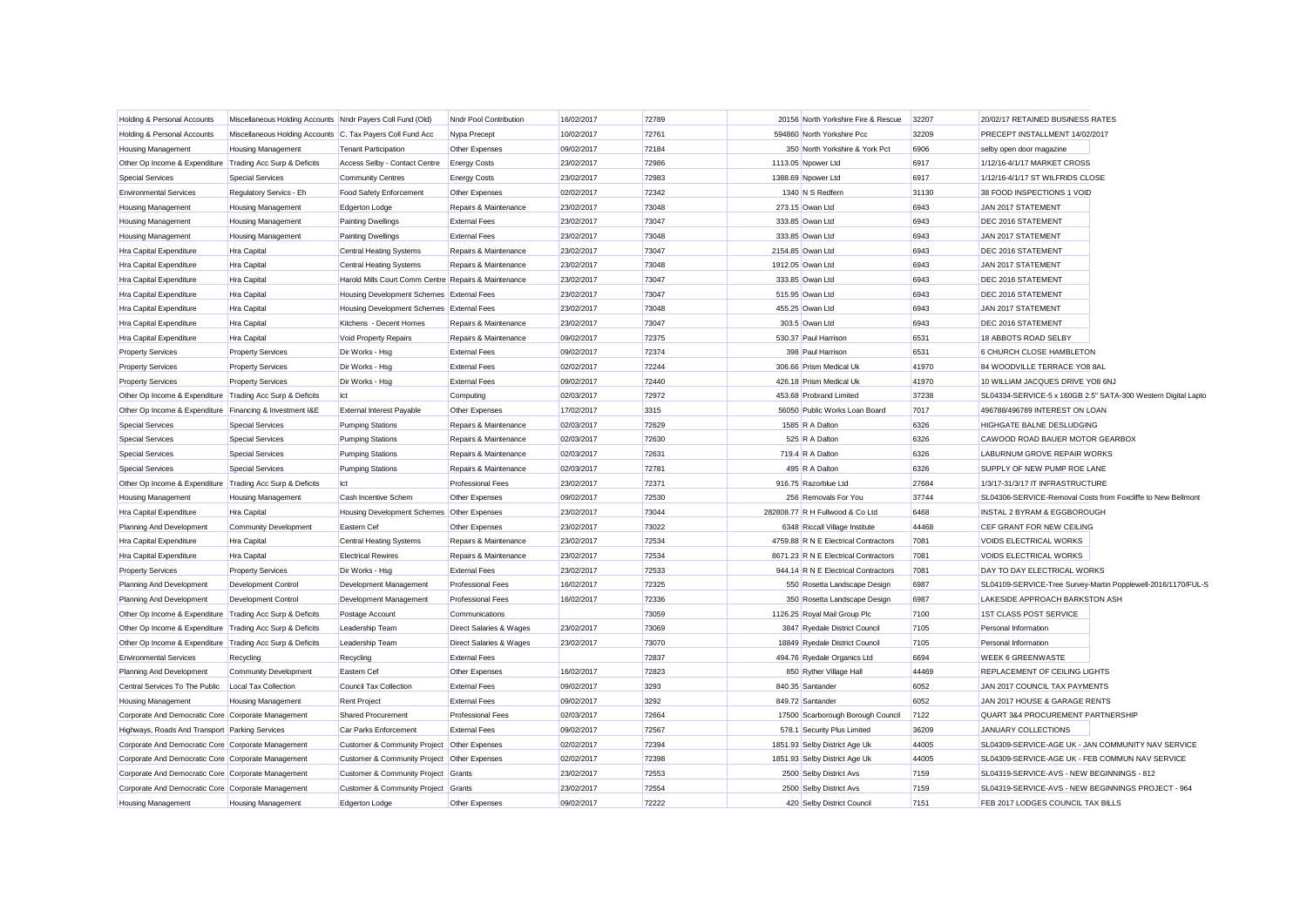| <b>Property Services</b>                                  | <b>Property Services</b>                           | Dir Works - Hsg                             | Other Expenses                     | 23/02/2017 | 72992 | 2740.19 Selby District Council                 | 7151  | MARCH 2017 VOIDS CTAX BILLS                                   |                                                               |
|-----------------------------------------------------------|----------------------------------------------------|---------------------------------------------|------------------------------------|------------|-------|------------------------------------------------|-------|---------------------------------------------------------------|---------------------------------------------------------------|
| Corporate And Democratic Core Corporate Management        |                                                    | Customer & Community Project Other Expenses |                                    | 02/02/2017 | 72349 | 1582.24 Selby & District Dial                  | 47090 | SL04239-SERVICE-0086 - Community Navigator Service            |                                                               |
| Corporate And Democratic Core Corporate Management        |                                                    | Customer & Community Project Other Expenses |                                    | 02/02/2017 | 72350 | 1582.24 Selby & District Dial                  | 47090 | SL04240-SERVICE-0085 Community Navigator Service              |                                                               |
| Corporate And Democratic Core Corporate Management        |                                                    | <b>Customer &amp; Community Project</b>     | <b>Other Expenses</b>              | 02/02/2017 | 72351 | 1945.9 Selby & District Dial                   | 47090 | SL04275-SERVICE-Selby Dial - Navigator Service - Jan 17       |                                                               |
| Corporate And Democratic Core Corporate Management        |                                                    | Customer & Community Project Other Expenses |                                    | 02/02/2017 | 72395 | 1945.9 Selby & District Dial                   | 47090 | SL04307-SERVICE-0089 - Selby Dial - Comm Nav Service          |                                                               |
| Holding & Personal Accounts                               | Miscellaneous Holding Accounts Rent Payers Account |                                             | Rent Income                        | 10/02/2017 | 72762 | 9432.54 Selby & District Housing Trust         | 43777 | RENT PAYMENTS OCTOBER 2016-JANUARY 2017                       |                                                               |
| Housing General Fund                                      | <b>Housing Strategy</b>                            | P4g Housing Trust                           | Other Expenses                     | 09/02/2017 | 72572 | 6900 Selby & District Housing Trust            | 43777 | BALANCE OF GRANT FUNDING 16/17                                |                                                               |
| <b>Housing Management</b>                                 | <b>Housing Management</b>                          | <b>Tenant Participation</b>                 | Other Expenses                     | 02/02/2017 | 72390 | 400 Selby South Tenants & Residents 26519      |       | ANNUAL TARA GRANT                                             |                                                               |
| <b>Property Services</b>                                  | <b>Property Services</b>                           | Dir Works - Hsg                             | <b>External Fees</b>               | 23/02/2017 | 72532 | 2070 Sherwood Property Building Serv 35336     |       | 5 TOWNEND CLOSE SELBY                                         |                                                               |
| Other Op Income & Expenditure Trading Acc Surp & Deficits |                                                    | Ict                                         | Computing                          | 02/03/2017 | 72641 | 2948.02 Softcat Plc                            | 31771 | SL04321-SERVICE-VMware Support Renewal -Basic 1 Year          |                                                               |
| Housing General Fund                                      | <b>Supporting People</b>                           | <b>Warden Lifeline Service</b>              | <b>External Fees</b>               | 02/03/2017 | 72577 | 33647.9 South Yorkshire Housing Ass Ltd 7239   |       | JAN 2017 SELBY PFI                                            |                                                               |
| <b>Environmental Services</b>                             | <b>Trade Waste</b>                                 | <b>Clinical Waste</b>                       | <b>External Fees</b>               | 02/03/2017 | 72627 | 700.7 Srcl Ltd                                 | 7251  | <b>HAZ SHARPS</b>                                             |                                                               |
| <b>Special Services</b>                                   | <b>Special Services</b>                            | <b>Community Centres</b>                    | <b>Fixtures &amp; Fittings</b>     | 16/02/2017 | 70703 | 1537.2 Teal Furniture Ltd                      | 7312  |                                                               | SL04132-SERVICE-DCDA01.C3 Darcy side chair with class 3/class |
| <b>Special Services</b>                                   | <b>Special Services</b>                            | <b>Community Centres</b>                    | <b>Fixtures &amp; Fittings</b>     | 16/02/2017 | 70703 | 1751.4 Teal Furniture Ltd                      | 7312  |                                                               | SL04132-SERVICE-DCDA02.C3 Darcy armchair with class 3/class3. |
| <b>Special Services</b>                                   | <b>Special Services</b>                            | <b>Community Centres</b>                    | <b>Fixtures &amp; Fittings</b>     | 16/02/2017 | 70703 | 1051.2 Teal Furniture Ltd                      | 7312  |                                                               | SL04132-SERVICE-TAXF01X .NB Sframe security dining table - 90 |
| <b>Special Services</b>                                   | <b>Special Services</b>                            | <b>Community Centres</b>                    | <b>Fixtures &amp; Fittings</b>     | 16/02/2017 | 70703 | 1050.3 Teal Furniture Ltd                      | 7312  |                                                               | SL04132-SERVICE-TAXF02X.NB Sframe security dining table 1200  |
| Central Services To The Public                            | Elections                                          | Register Of Electors                        | <b>Training Expenses</b>           | 02/03/2017 | 72784 | 442 The Association Of Electoral Adm 22369     |       | SL04337-SERVICE-AEA Returning Officer Training - York 23/02/1 |                                                               |
| <b>Environmental Services</b>                             | Recycling                                          | Recycling                                   | <b>External Fees</b>               | 10/02/2017 | 72562 | 2240.28 The Maltings Organic Treatment I 35116 |       | january green waste                                           |                                                               |
| Planning And Development                                  | Development Control                                | Development Management                      | Direct Salaries & Wages            | 02/02/2017 | 72039 | 1636.68 The Oyster Partnership Ltd             | 43921 | Personal Information                                          |                                                               |
| Planning And Development                                  | <b>Development Control</b>                         | Development Management                      | <b>Direct Salaries &amp; Wages</b> | 02/02/2017 | 72043 | 1267.14 The Oyster Partnership Ltd             | 43921 | Personal Information                                          |                                                               |
| Planning And Development                                  | Development Control                                | Development Management                      | Direct Salaries & Wages            | 02/02/2017 | 72047 | 958.86 The Oyster Partnership Ltd              | 43921 | Personal Information                                          |                                                               |
| Planning And Development                                  | <b>Development Control</b>                         | Development Management                      | Direct Salaries & Wages            | 02/02/2017 | 72049 | 294 The Oyster Partnership Ltd                 | 43921 | Personal Information                                          |                                                               |
| Planning And Development                                  | <b>Development Control</b>                         | Development Management                      | <b>Direct Salaries &amp; Wages</b> | 02/02/2017 | 72051 | 1084.86 The Oyster Partnership Ltd             | 43921 | Personal Information                                          |                                                               |
| Planning And Development                                  | Development Control                                | Development Management                      | Direct Salaries & Wages            | 09/02/2017 | 72429 | 1596 The Oyster Partnership Ltd                | 43921 | Personal Information                                          |                                                               |
| Planning And Development                                  | Development Control                                | Development Management                      | Direct Salaries & Wages            | 23/02/2017 | 72423 | 1074.36 The Oyster Partnership Ltd             | 43921 | Personal Information                                          |                                                               |
| Planning And Development                                  | Development Control                                | Development Management                      | Direct Salaries & Wages            | 23/02/2017 | 72427 | 1396.5 The Oyster Partnership Ltd              | 43921 | Personal Information                                          |                                                               |
| Planning And Development                                  | Development Control                                | Development Management                      | Direct Salaries & Wages            | 02/03/2017 | 72657 | 1624.14 The Oyster Partnership Ltd             | 43921 | Personal Information                                          |                                                               |
| Planning And Development                                  | Development Control                                | Development Management                      | Direct Salaries & Wages            |            | 72889 | 1585.12 The Oyster Partnership Ltd             | 43921 | Personal Information                                          |                                                               |
| Planning And Development                                  | <b>Planning Policy</b>                             | Dev. Policy Serv. (Plan Selby)              | <b>Professional Fees</b>           | 02/02/2017 | 72036 | 1412.95 The Oyster Partnership Ltd             | 43921 | Personal Information                                          |                                                               |
| Planning And Development                                  | <b>Planning Policy</b>                             | Dev. Policy Serv. (Plan Selby)              | <b>Professional Fees</b>           | 02/02/2017 | 72038 | 968.45 The Oyster Partnership Ltd              | 43921 | Personal Information                                          |                                                               |
| Planning And Development                                  | <b>Planning Policy</b>                             | Dev. Policy Serv. (Plan Selby)              | <b>Professional Fees</b>           | 02/02/2017 | 72040 | 1221.85 The Oyster Partnership Ltd             | 43921 | Personal Information                                          |                                                               |
| Planning And Development                                  | <b>Planning Policy</b>                             | Dev. Policy Serv. (Plan Selby)              | <b>Professional Fees</b>           | 02/02/2017 | 72042 | 1114.4 The Oyster Partnership Ltd              | 43921 | Personal Information                                          |                                                               |
| Planning And Development                                  | <b>Planning Policy</b>                             | Dev. Policy Serv. (Plan Selby)              | <b>Professional Fees</b>           | 02/02/2017 | 72044 | 1050 The Oyster Partnership Ltd                | 43921 | Personal Information                                          |                                                               |
| Planning And Development                                  | <b>Planning Policy</b>                             | Dev. Policy Serv. (Plan Selby               | <b>Professional Fees</b>           | 02/02/2017 | 72046 | 1362.2 The Oyster Partnership Ltd              | 43921 | Personal Information                                          |                                                               |
| Planning And Development                                  | <b>Planning Policy</b>                             | Dev. Policy Serv. (Plan Selby)              | <b>Professional Fees</b>           | 02/02/2017 | 72052 | 2396.14 The Oyster Partnership Ltd             | 43921 | Personal Information                                          |                                                               |
| Planning And Development                                  | <b>Planning Policy</b>                             | Dev. Policy Serv. (Plan Selby)              | <b>Professional Fees</b>           | 23/02/2017 | 72422 | 1070.65 The Oyster Partnership Ltd             | 43921 | Personal Information                                          |                                                               |
| Planning And Development                                  | <b>Planning Policy</b>                             | Dev. Policy Serv. (Plan Selby)              | <b>Professional Fees</b>           | 23/02/2017 | 72424 | 1344.7 The Oyster Partnership Ltd              | 43921 | Personal Information                                          |                                                               |
| Planning And Development                                  | <b>Planning Policy</b>                             | Dev. Policy Serv. (Plan Selby)              | <b>Professional Fees</b>           | 23/02/2017 | 72425 | 1204.35 The Oyster Partnership Ltd             | 43921 | Personal Information                                          |                                                               |
| Planning And Development                                  | <b>Planning Policy</b>                             | Dev. Policy Serv. (Plan Selby)              | <b>Professional Fees</b>           | 23/02/2017 | 72426 | 1225.35 The Oyster Partnership Ltd             | 43921 | Personal Information                                          |                                                               |
| Planning And Development                                  | <b>Planning Policy</b>                             | Dev. Policy Serv. (Plan Selby)              | <b>Professional Fees</b>           | 23/02/2017 | 72428 | 1312.85 The Oyster Partnership Ltd             | 43921 | Personal Information                                          |                                                               |
| Planning And Development                                  | <b>Planning Policy</b>                             | Dev. Policy Serv. (Plan Selby)              | <b>Professional Fees</b>           | 23/02/2017 | 72430 | 1302.35 The Oyster Partnership Ltd             | 43921 | Personal Information                                          |                                                               |
| Planning And Development                                  | <b>Planning Policy</b>                             | Dev. Policy Serv. (Plan Selby)              | <b>Professional Fees</b>           | 02/03/2017 | 72656 | 1334.55 The Oyster Partnership Ltd             | 43921 | Personal Information                                          |                                                               |
| <b>Special Services</b>                                   | <b>Special Services</b>                            | General Maintenance                         | Repairs & Maintenance              | 02/03/2017 | 72582 | 457.89 Thyssenkrupp Elevator Uk Ltd            | 7328  | 1/2/17-30/4/17 LBH COURT                                      |                                                               |
| <b>Special Services</b>                                   | <b>Special Services</b>                            | General Maintenance                         | Repairs & Maintenance              | 02/03/2017 | 72583 | 457.89 Thyssenkrupp Elevator Uk Ltd            | 7328  | 1/2/17-30/4/17 ST WILFRIDS COURT BRAYTON                      |                                                               |
| Housing Management                                        | <b>Housing Management</b>                          | <b>Tenant Participation</b>                 | Other Expenses                     |            | 72996 | 1364 Tpas Ltd                                  | 7348  | 1/4/17-31/3/18 MEMBERSHIP RENEWAL                             |                                                               |
| Planning And Development                                  | Community Development                              | Southern Cef                                | Other Expenses                     | 09/02/2017 | 72573 | 4986 Training For Employment (Yorksh 47833     |       | INSPIRING YOUNG ENTREPRENEURS CEF GRANT                       |                                                               |
| <b>Property Services</b>                                  | <b>Property Services</b>                           | Dir Works - Hsg                             | Equip/Furniture/Materials          | 23/02/2017 | 72786 | 487.79 Travis Perkins Trading Co Ltd           | 7352  | JAN 2017 STATEMENT                                            |                                                               |
|                                                           |                                                    |                                             |                                    | 02/02/2017 | 72522 | 928.16 Uk Fuels Ltd                            | 7373  | <b>FUEL SERVICES</b>                                          |                                                               |
| <b>Property Services</b>                                  | <b>Property Services</b>                           | Dir Works - Hsg                             | <b>Running Costs</b>               |            |       |                                                |       |                                                               |                                                               |